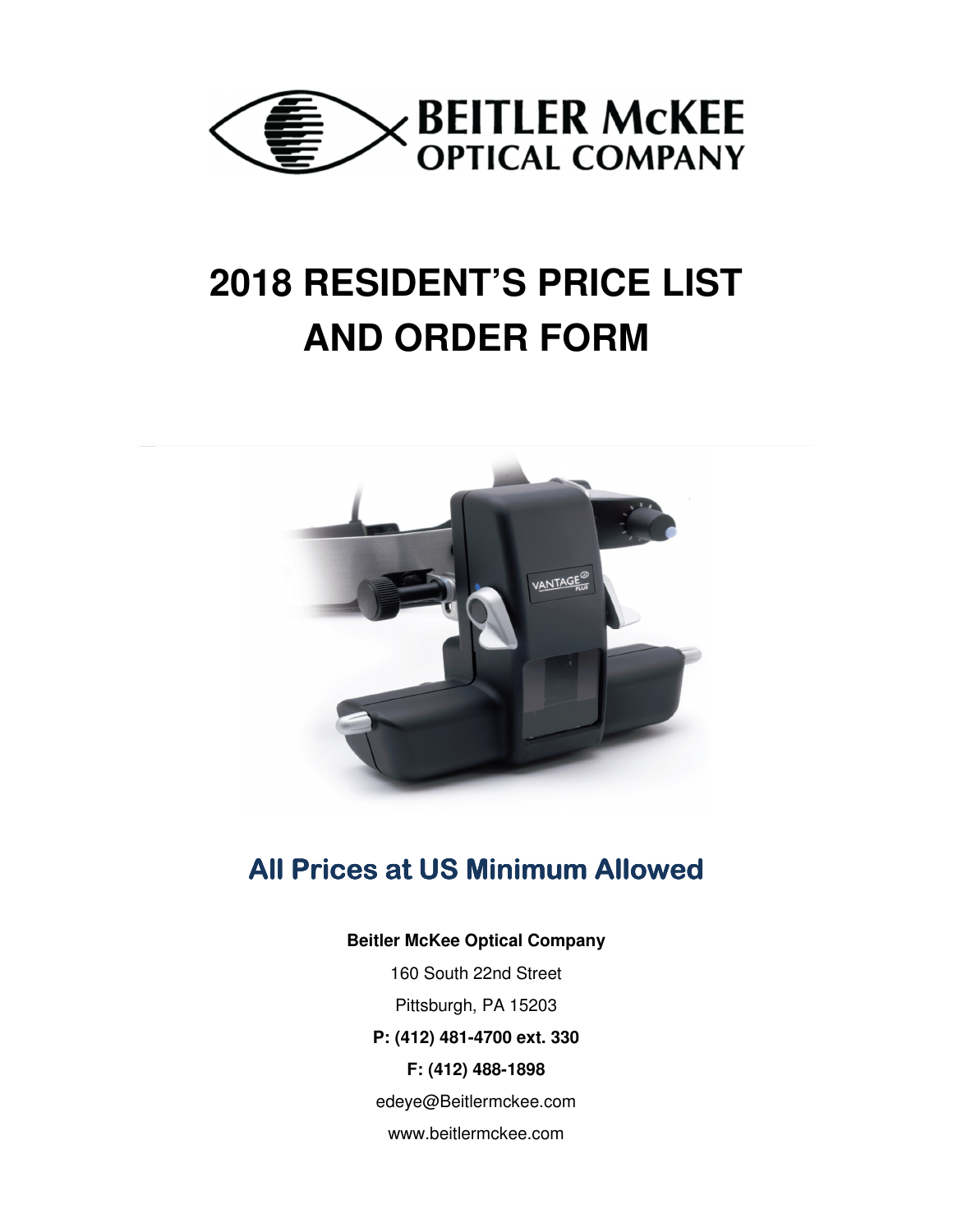

### **RESIDENT PRICE LIST**

## **BIOs**

|                                                                                                                                        | - - -                                                                                                                                                                                                                   |                                                                                                                      |                                                                                                                      |
|----------------------------------------------------------------------------------------------------------------------------------------|-------------------------------------------------------------------------------------------------------------------------------------------------------------------------------------------------------------------------|----------------------------------------------------------------------------------------------------------------------|----------------------------------------------------------------------------------------------------------------------|
| Manufacturer                                                                                                                           | Model                                                                                                                                                                                                                   | <b>List Price</b>                                                                                                    | <b>Resident Price</b>                                                                                                |
| <b>HEINE</b>                                                                                                                           | OMEGA 500 LED HQ UNPLUGGED Kit<br>With 1 Battery, and Mobile Transformer                                                                                                                                                | \$4,972.00                                                                                                           | \$2,235.00                                                                                                           |
|                                                                                                                                        | SIGMA 150 S-Frame Kit, mPack complete                                                                                                                                                                                   | \$3,045.00                                                                                                           | \$1,665.00                                                                                                           |
| <b>KEELER</b>                                                                                                                          | Vantage Plus Wireless, LED, Slimline<br>All Pupil 2 Wireless package, LED<br>Spectra Iris. Black Sport Frame                                                                                                            | \$5,372.00<br>\$4,409.00<br>\$3,118.00                                                                               | \$2,595.00<br>\$2,295.00<br>\$1,900.00                                                                               |
|                                                                                                                                        | <b>LOUPES</b>                                                                                                                                                                                                           |                                                                                                                      |                                                                                                                      |
| <b>HEINE</b>                                                                                                                           | 2.5X Loupe S with LED Light Kit MPack<br>2.5X HR Iview Kit w SFrame<br>2.5X Bio Loupe w SFrame                                                                                                                          | \$3,325.00<br>\$1,604.00<br>\$1,288.00                                                                               | \$1,650.00<br>\$1,050.00<br>\$834.00                                                                                 |
| <b>KEELER</b>                                                                                                                          | SuperVu SL 2.5x on Sport Frame<br>SuperVu SL 3.0x High Res w'Sport Frame                                                                                                                                                | \$1,592.00<br>\$1,866.00                                                                                             | \$885.00<br>\$1,065.00                                                                                               |
|                                                                                                                                        | <b>LENSES</b>                                                                                                                                                                                                           |                                                                                                                      |                                                                                                                      |
| <b>VOLK</b><br>Lenses: 60D - 90D<br>Super lenses<br>4 mirror with handle<br>6 mirror VG6 LNF<br>Digital High Mag<br>Digital Wide Field | Lenses: 20D - 40D, 2.2<br>G-Series 3 or 4 mirror VG3, VG4<br>3 Mirror Plastic, Uncoated<br>Digital ClearMag, ClearField BIO<br>Free multi-lens case, color, and engraving w' every Volk lens purchase. A \$90.00 value! | \$318.00<br>\$348.00<br>\$427.00<br>\$472.00<br>\$381.00<br>\$484.00<br>\$520.00<br>\$541.00<br>\$504.00<br>\$398.00 | \$239.00<br>\$261.00<br>\$320.00<br>\$354.00<br>\$333.00<br>\$363.00<br>\$390.00<br>\$406.00<br>\$378.00<br>\$299.00 |
| <b>OCULAR</b>                                                                                                                          | Posner or Sussman                                                                                                                                                                                                       | \$395.00                                                                                                             | \$290.00                                                                                                             |
| <b>NIKON</b><br><b>HEINE</b>                                                                                                           | 14 or 20 D<br>78 or 20 D w/Case                                                                                                                                                                                         | \$295.00<br>\$333.00                                                                                                 | \$198.00<br>\$219.00                                                                                                 |
|                                                                                                                                        | Scleral depressors, Pencil type<br>Thimble type scleral depressor, large or small                                                                                                                                       | \$526.00<br>\$76.00<br>\$99.00                                                                                       | \$319.00<br>\$29.00<br>\$44.00                                                                                       |

**Fax orders** to 412-488-1898 or **Email orders** to marty@beitlermckee.com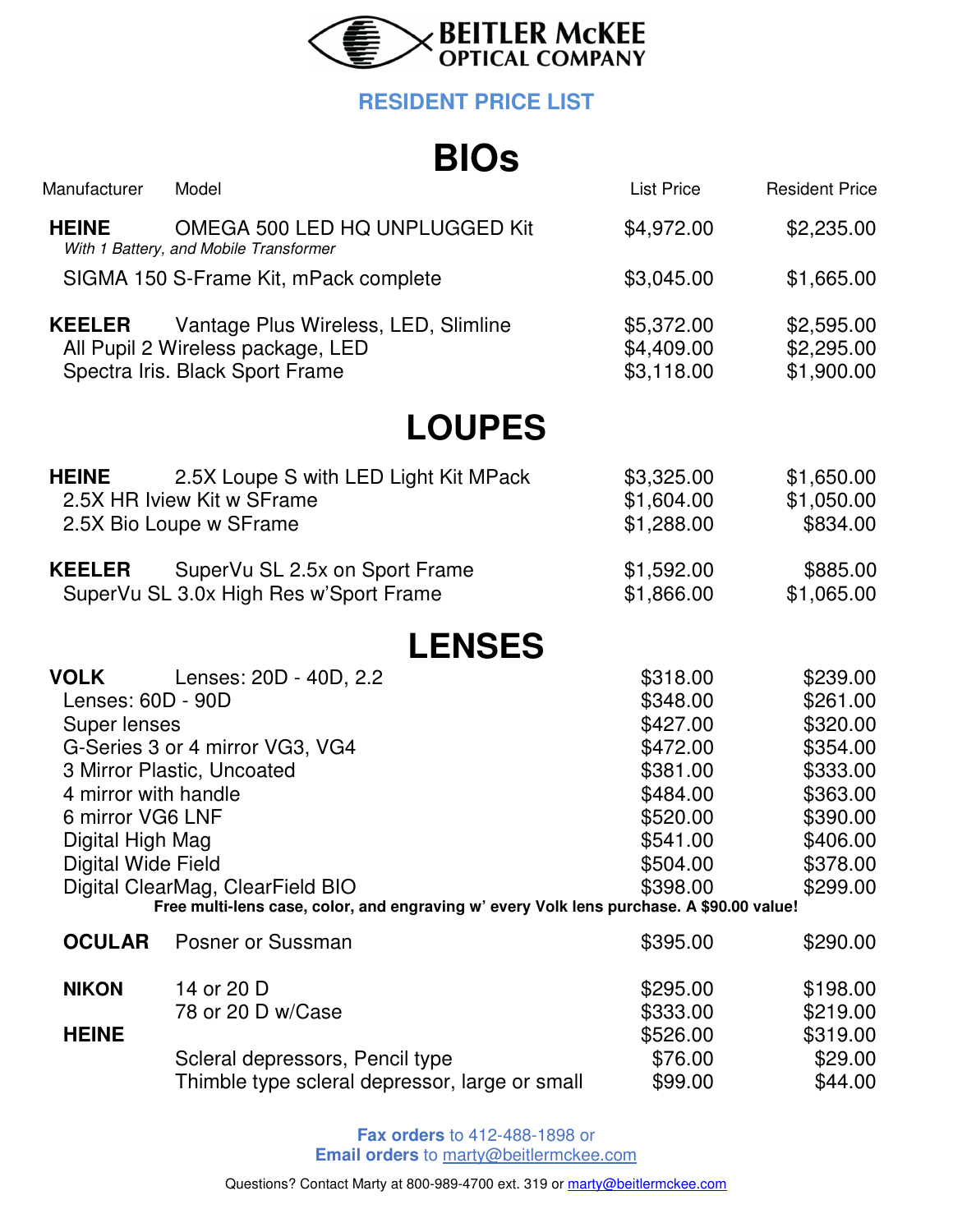

### **RESIDENT ORDER FORM**

| Products being ordered: |  |
|-------------------------|--|
| 2. $\qquad \qquad$      |  |
| $\mathbf{3}$            |  |
| 4.                      |  |

Volk combination case-lenses you want in case

### **Colors are now FREE**.

- o Would you like colored lenses? If so, what color?
- o NOTE: Available in Blue, Gold, Green, Purple, Red, and Silver .......
- o **Digital Lenses** are standard in blue; black is the standard for others.

\_\_\_\_\_\_\_\_\_\_\_\_\_\_\_\_\_\_\_\_\_\_\_\_\_\_\_\_\_\_\_\_\_\_\_\_\_\_\_\_\_\_\_\_\_\_\_\_\_\_\_\_\_\_\_\_\_\_\_

**If you would like engraving**, please PRINT EXACTLY what you would like to have

engraved on the lenses. Engraved and Color lenses are NOT RETURNABLE. 13 character Maximum on most lenses.

\_\_\_\_\_\_\_\_\_\_\_\_\_\_\_\_\_\_\_\_\_\_\_\_\_\_\_\_\_\_\_\_\_\_\_\_\_\_\_\_\_\_\_\_\_\_\_\_\_\_\_\_\_\_\_\_\_\_\_\_\_\_\_\_\_\_\_\_

Available in 7 Different Colors

Freight and tax will be added on the invoice. If paying with a **check**, please make it payable to Beitler McKee Optical. If paying with a **credit card**, please fill out the following form completely.

**Fax orders** to 412-488-1898 or **Email orders** to marty@beitlermckee.com

Questions? Contact Marty at 800-989-4700 ext. 319 or marty@beitlermckee.com